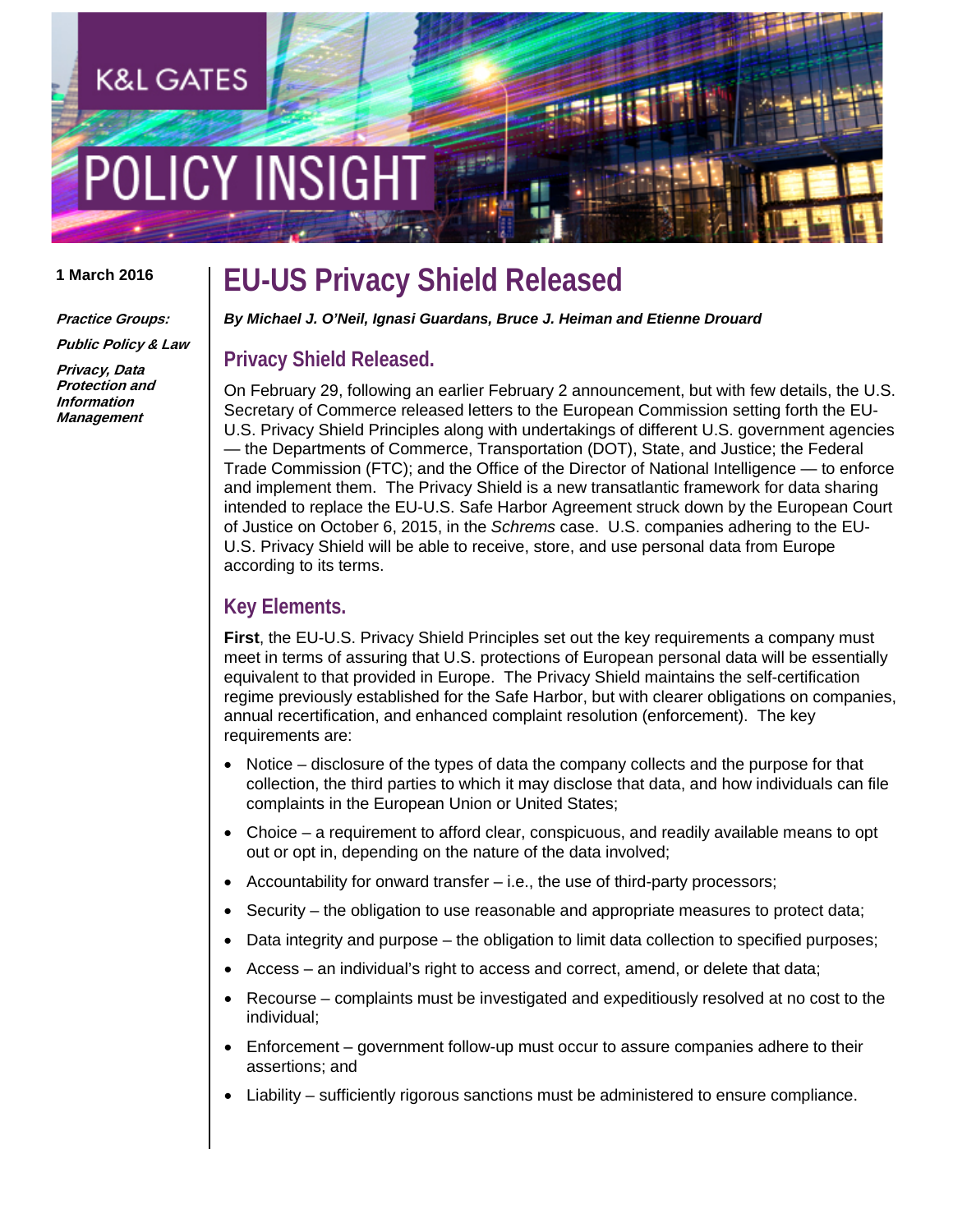## K&L GATES

#### **EU-US Privacy Shield Released**

**Second**, letters from the federal agencies that will enforce Privacy Shield obligations on companies set out the means by which those agencies will administer the protections set forth in the Privacy Shield Principles. They include:

- Requirements that companies certifying under the Privacy Shield publish their privacy policies, establish independent recourse mechanisms, and respond promptly to individual complaints, at no cost to the individual;
- Regular channels of communication between EU Data Protection Agencies and U.S. agencies to communicate individual complaints from the European Union;
- Requirements that U.S. agencies, e.g., FTC and DOT, assert their enforcement jurisdiction and promptly resolve complaints that are not satisfied under the company process;
- Requirements for binding arbitration in the event that U.S. agency enforcement is not effective;
- Requirements for annual recertification by companies participating in the Privacy Shield;
- Requirements that U.S. agencies provide sufficient resources to promptly follow up on individual complaints, maintain accurate Privacy Shield lists, and ensure the certifying companies are, in fact, compliant; and
- Annual reviews by the EU and U.S. authorities to ensure effective enforcement of the Privacy Shield Principles.

**Third**, the Privacy Shield Principles also establish greater restraints on U.S. government access to information of EU individuals — directly addressing the complaint of the European Court of Justice in the *Schrems* case about widespread and indiscriminate surveillance:

- Appointment of a Privacy Shield Ombudsman at the State Department to address requests from EU individuals relating to U.S. signals intelligence;
- A description of how the U.S. intelligence signals collection process works, including an explanation of why no non-U.S. person should be subjected to indiscriminate mass surveillance; and
- Detailed explanations and descriptions of additional legal remedies that EU individuals may exercise under U.S. law.

**What Comes Next?** The European Commission has formally posted the Privacy Shield proposal. To implement it, however, the European Commission must issue a so-called adequacy decision with respect to the Privacy Shield, i.e., that it provides an adequate level of protection of personal data by reason of U.S. law or commitments. This determination would replace that originally issued with respect to the EU-U.S. Safe Harbor.

Before the European Commission can act, however, three bodies will opine on the merits of such an adequacy determination. The group of national Data Protection Authorities, the Article 29 Working Party, will issue an opinion. So too will the Article 31 Committee, made up of representatives of each EU member state. Finally, the European Parliament will be heard, although a vote taken by the European Parliament is not necessarily binding or required. Once each of these organizations has spoken, the European Commission can issue the adequacy determination, which must be approved by the College of Commissioners, i.e., all EU Commissioners.